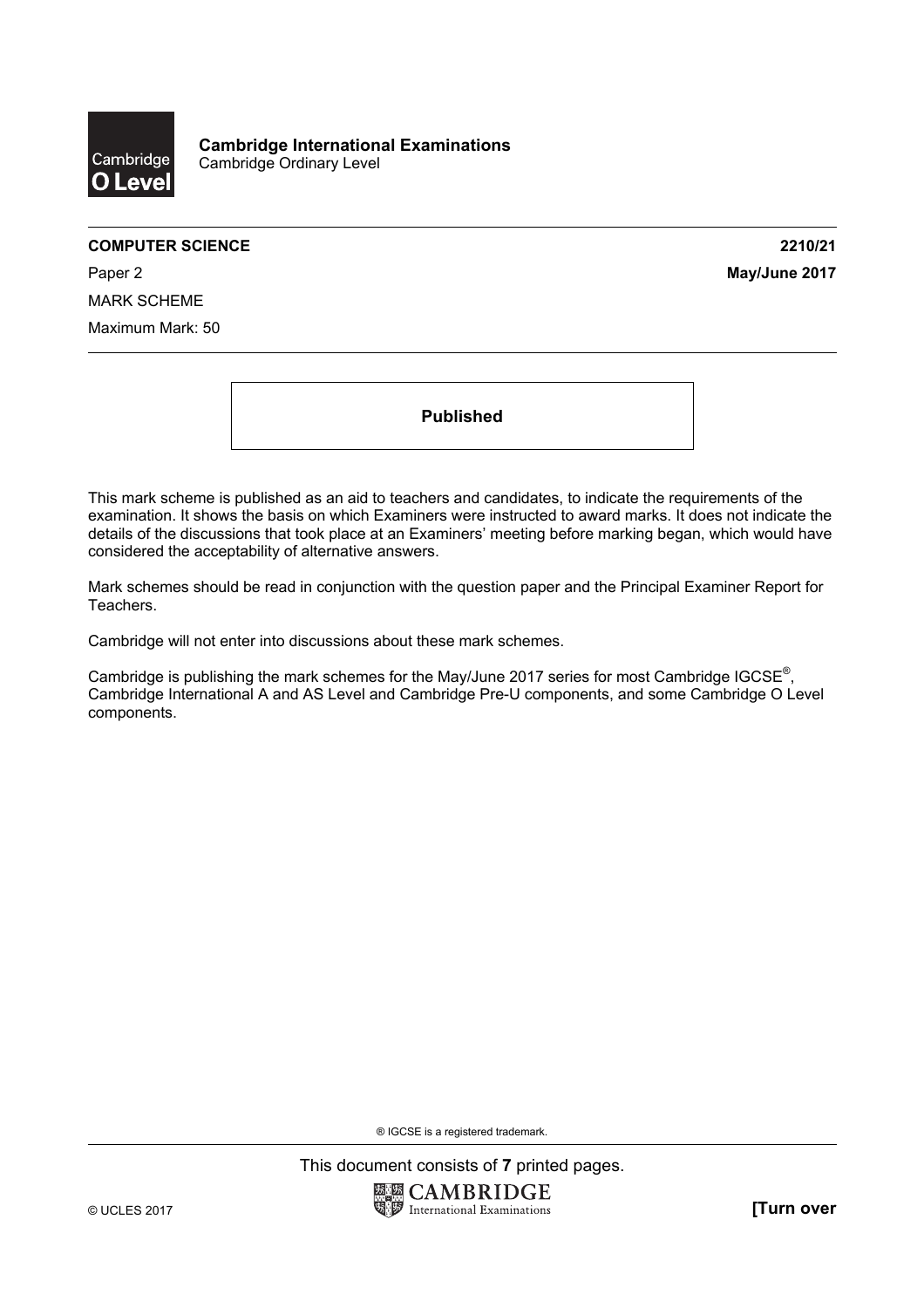| <b>Question</b> | <b>Answer</b>                                                                                                                                                                                                                                                                                                                                                                                                                                                                                                                                                                                           | <b>Marks</b> |
|-----------------|---------------------------------------------------------------------------------------------------------------------------------------------------------------------------------------------------------------------------------------------------------------------------------------------------------------------------------------------------------------------------------------------------------------------------------------------------------------------------------------------------------------------------------------------------------------------------------------------------------|--------------|
| 1(a)(i)         | 1 mark for two meaningful names of constants<br>(1)<br>1 mark for two relevant values related to Task 1<br>(1)                                                                                                                                                                                                                                                                                                                                                                                                                                                                                          | $\mathbf{2}$ |
|                 | Many correct answers, they must be meaningful. These are examples only.                                                                                                                                                                                                                                                                                                                                                                                                                                                                                                                                 |              |
|                 | Coach_cost, 550<br>Ticket_cost, 30<br>Max_Students, 45<br>Free_Ticket, 10 (allow 9)                                                                                                                                                                                                                                                                                                                                                                                                                                                                                                                     |              |
| 1(a)(ii)        | 1 mark for Any meaningful name AND purpose related to Task 2                                                                                                                                                                                                                                                                                                                                                                                                                                                                                                                                            | $\mathbf{2}$ |
|                 | Many correct answers, they must be meaningful. These are examples only.                                                                                                                                                                                                                                                                                                                                                                                                                                                                                                                                 |              |
|                 | Students / ArrayStudents to store the students' names<br>(1)<br>paid / arrayPaid to record whether a student has paid or not<br>(1)                                                                                                                                                                                                                                                                                                                                                                                                                                                                     |              |
|                 | Max 2 marks                                                                                                                                                                                                                                                                                                                                                                                                                                                                                                                                                                                             |              |
| 1(b)            | Any five from:<br>Initialise values for both coach and ticket<br>Prompt for number of students taking part and input of number<br>Attempt at validation<br>Working validation for the entry for the number of students covering<br>both ends of the range<br>Working out the number of free ticket(s)<br>$\overline{a}$<br>Calculation of total cost of tickets including consideration of free tickets<br>Calculation of actual cost per student including coach<br>$\qquad \qquad -$<br>Output of cost to be charged with suitable annotation                                                         | 5            |
|                 | Example                                                                                                                                                                                                                                                                                                                                                                                                                                                                                                                                                                                                 |              |
|                 | Coach $\leftarrow$ 550<br>Ticket $\leftarrow$ 30<br>PRINT "Please enter the number of students taking part "<br>INPUT NumberOfStudents<br>WHILE NumberOfStudents $\leq$ 0 OR NumberOfStudent > 45<br>PRINT "Your number of students is out of range, please<br>try again"<br>INPUT NumberOfStudents<br>ENDWHILE<br>FreeTickets + NumberOfStudents DIV 10<br>TotalCostTickets $\leftarrow$ (NumberOfStudents - FreeTickets) *<br>Ticket<br>CostPerStudent $\leftarrow$ (Coach + TotalCostTickets) /<br>NumberOfStudents<br>PRINT "The cost to be charged to each student is $\zeta$ ",<br>CostPerStudent |              |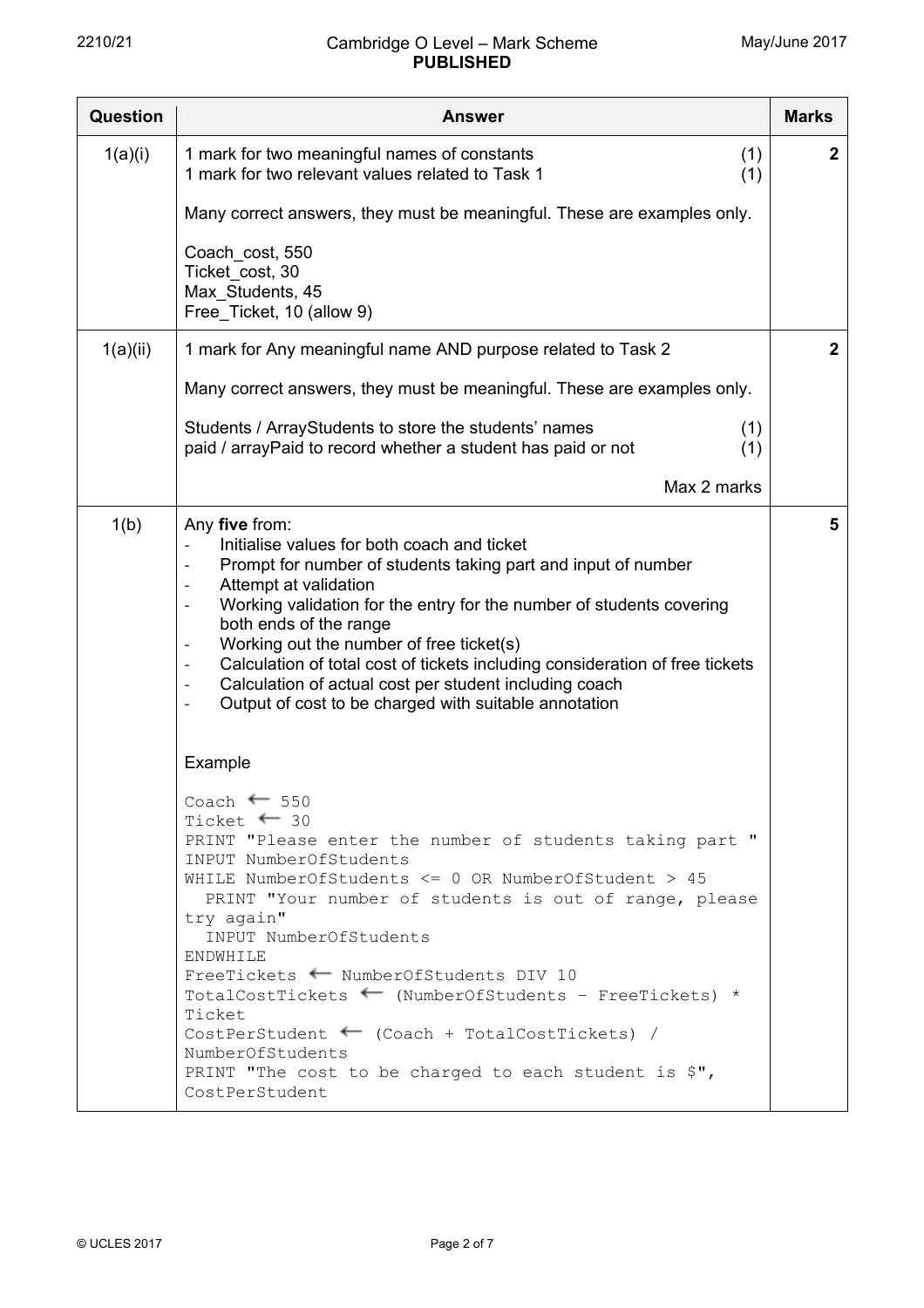| <b>Question</b> | <b>Answer</b>                                                                                                                                                     |   |  |  |  |  |
|-----------------|-------------------------------------------------------------------------------------------------------------------------------------------------------------------|---|--|--|--|--|
| 1(c)(i)         | 1 mark for check and 1 mark for related description                                                                                                               | 4 |  |  |  |  |
|                 | Task 1                                                                                                                                                            |   |  |  |  |  |
|                 | Many correct answers, they must relate to the pre-release task. These are<br>examples only.                                                                       |   |  |  |  |  |
|                 | Type/Character check to make sure only integers are entered for number of<br>students<br>Range/Limit check to make sure the number of students entered is not too |   |  |  |  |  |
|                 | large or small<br>Presence check to make sure an entry has been made (for the number of<br>students)                                                              |   |  |  |  |  |
|                 | Task 2                                                                                                                                                            |   |  |  |  |  |
|                 | Many correct answers, they must relate to the pre-release task. These are<br>examples only.                                                                       |   |  |  |  |  |
|                 | Type/Character check to make sure only letters are entered for names of<br>students                                                                               |   |  |  |  |  |
|                 | Length check to make sure the name entered is not too long<br>Presence check to make sure an entry has been made (for a student name)                             |   |  |  |  |  |
|                 | Max 4 marks                                                                                                                                                       |   |  |  |  |  |
| 1(c)(ii)        | 1 mark for appropriate test data and 1 mark for related reason                                                                                                    | 4 |  |  |  |  |
|                 | Task 1                                                                                                                                                            |   |  |  |  |  |
|                 | Many correct answers, they must relate to the pre-release task and part<br>(c)(i). These are examples only.                                                       |   |  |  |  |  |
|                 | Test data: - 50 for number of students<br>To check that negative values for number of students are<br>Reason:<br>rejected                                         |   |  |  |  |  |
|                 | Task 2                                                                                                                                                            |   |  |  |  |  |
|                 | Many correct answers, they must relate to the pre-release task and part<br>(c)(i). These are examples only.                                                       |   |  |  |  |  |
|                 | Test data: Smith@ for name<br>Reason:<br>To check that invalid characters are rejected in names                                                                   |   |  |  |  |  |
|                 | Max 4 marks                                                                                                                                                       |   |  |  |  |  |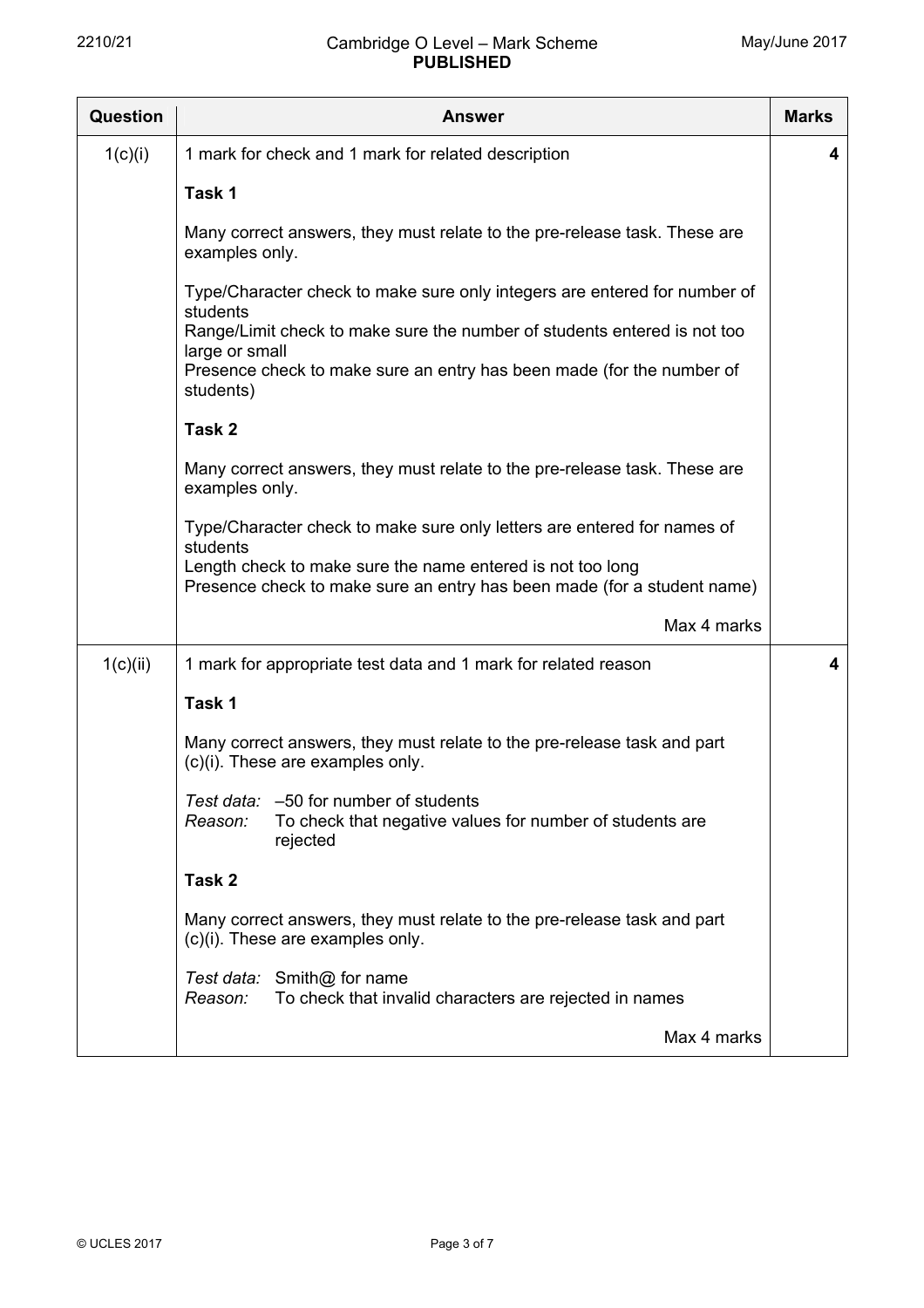| Question | <b>Answer</b>                                                                                                                                                                                                                                                                                                                                                                                                                                                         | <b>Marks</b> |
|----------|-----------------------------------------------------------------------------------------------------------------------------------------------------------------------------------------------------------------------------------------------------------------------------------------------------------------------------------------------------------------------------------------------------------------------------------------------------------------------|--------------|
| 1(d)     | Any three from:<br>Explanation of how the actual total costs are calculated $-$ (cost of coach<br>and cost of tickets)<br>Explanation of how the actual total income is calculated $-$ (totalled<br>$\overline{\phantom{a}}$<br>money collected from students)<br>Explanation to show how the profit or loss is calculated $-$ (total income<br>$\overline{\phantom{a}}$<br>- total expenditure)<br>Indicate whether a profit, break even, or loss has been made<br>- |              |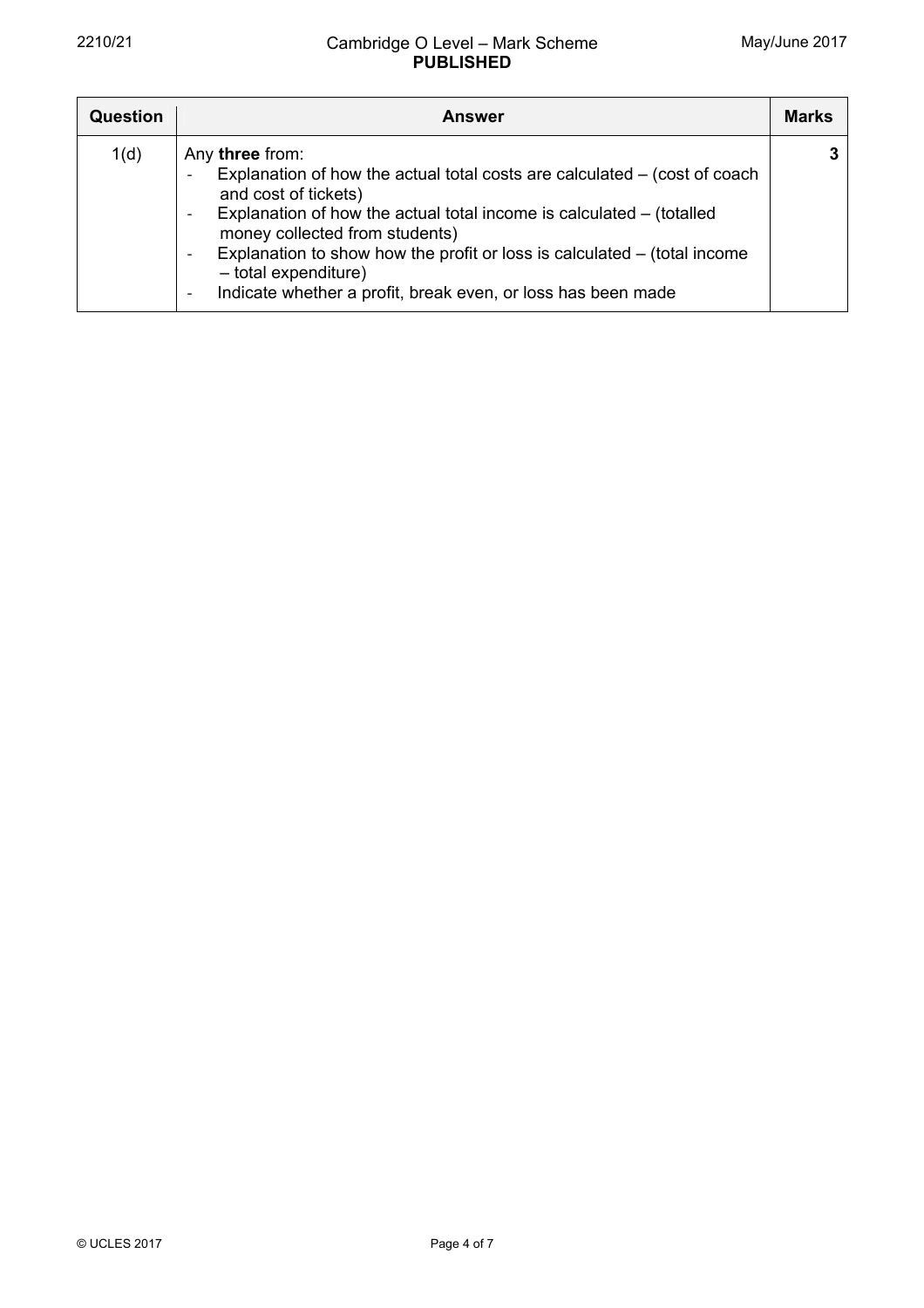| Question       | <b>Answer</b>                                                                                             |  |  |  |  |
|----------------|-----------------------------------------------------------------------------------------------------------|--|--|--|--|
| $\overline{2}$ | 1 mark for each error identified and suggested correction (the corrected<br>code must be written in full) |  |  |  |  |
|                | Line 2 Correct code Counter = $0$<br>(1)                                                                  |  |  |  |  |
|                | <b>Line 7 Correct code</b> $Total = Total + Number II$ Number + $Total$<br>(1)                            |  |  |  |  |
|                | Line 8 Correct code Counter = Counter + $1$ $\parallel$ 1 + Counter<br>(1)                                |  |  |  |  |
|                | Line 10 Correct code Average = Total / Counter //<br>Average = $Total / 50$<br>(1)                        |  |  |  |  |

| <b>Question</b> | <b>Answer</b>                                                                                                                                                                                                                                                       | <b>Marks</b> |
|-----------------|---------------------------------------------------------------------------------------------------------------------------------------------------------------------------------------------------------------------------------------------------------------------|--------------|
| 3               | Must match question.<br>2 marks for three suitable sub system names<br>1 mark for two suitable sub system names<br>Satellite Navigation System<br>Input destination<br>(Output) Directions<br><b>New (Destination)</b><br><b>Saved (Destination)</b><br>List<br>Map | 2            |

| Question | <b>Answer</b>                                                               |                   |                     |  |  |  |  |
|----------|-----------------------------------------------------------------------------|-------------------|---------------------|--|--|--|--|
| 4        | 1 mark for each correct answer                                              |                   |                     |  |  |  |  |
|          | <b>Statements</b>                                                           | <b>Validation</b> | <b>Verification</b> |  |  |  |  |
|          | To automatically check the accuracy of a bar<br>code                        |                   |                     |  |  |  |  |
|          | To check if the data input is sensible                                      | ✓                 |                     |  |  |  |  |
|          | To check if the data input matches the data<br>that has been supplied       |                   |                     |  |  |  |  |
|          | To automatically check that all required data<br>fields have been completed |                   |                     |  |  |  |  |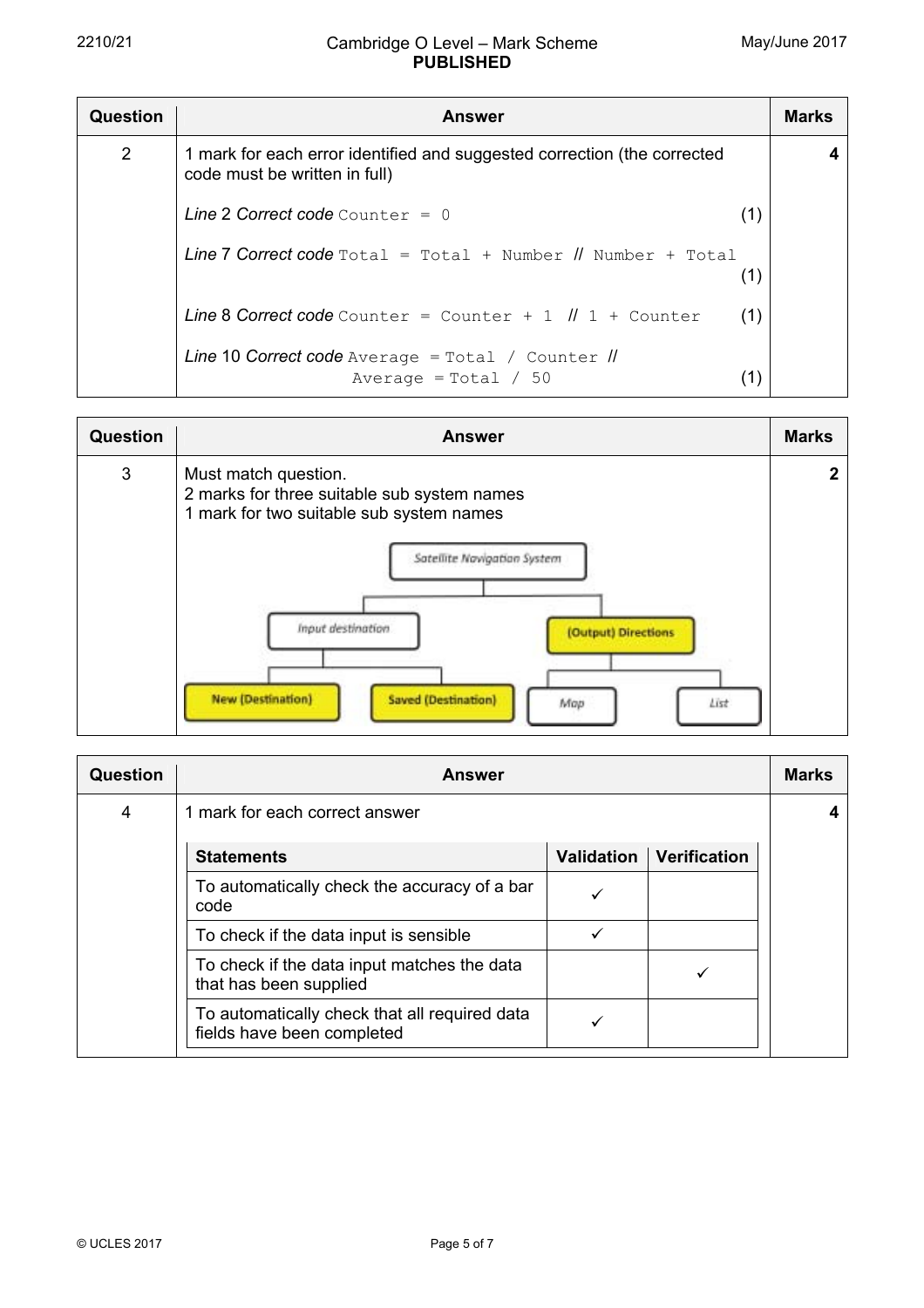| <b>Question</b> | <b>Answer</b>                                                                                                                                                                                                                                                                                                            | <b>Marks</b> |  |  |
|-----------------|--------------------------------------------------------------------------------------------------------------------------------------------------------------------------------------------------------------------------------------------------------------------------------------------------------------------------|--------------|--|--|
| 5(a)            | Any two from:<br>Loop with 300 repetitions (starting at 1) / Loops from 1 to 300<br>Values input/stored (in consecutive/different locations) in an array (at<br>$\overline{\phantom{a}}$<br>position I)<br>Increases the loop counter/I value by 1 (and returns to the start of the<br>$\overline{\phantom{a}}$<br>loop) |              |  |  |
| 5(b)            | Any one from:<br>REPEAT ( UNTIL)<br>WHILE ( DO  ENDWHILE)                                                                                                                                                                                                                                                                | 1            |  |  |
| 5(c)            | Prompt and input number<br>(1)<br>Checking the input number is between 0 and 100 - both limits<br>(1)<br>$\overline{\phantom{a}}$<br>Correct error message<br>(1)                                                                                                                                                        | 3            |  |  |
|                 | Many correct algorithms. This is an example only.                                                                                                                                                                                                                                                                        |              |  |  |
|                 | OUTPUT "Enter a number between 0 and 100"<br><b>TNPUT Number</b><br>IF Number $<$ 0 OR Number $>$ 100<br>THEN                                                                                                                                                                                                            |              |  |  |
|                 | OUTPUT "The number you have entered is outside the<br>specified range"<br><b>ENDIF</b>                                                                                                                                                                                                                                   |              |  |  |

| <b>Question</b> | <b>Answer</b>             |                                  |              |                                                                                                                                                           | <b>Marks</b> |
|-----------------|---------------------------|----------------------------------|--------------|-----------------------------------------------------------------------------------------------------------------------------------------------------------|--------------|
| 6               | <b>HighF</b>              | <b>HighC</b>                     | <b>TempF</b> | <b>OUTPUT</b>                                                                                                                                             | 5            |
|                 | $-100$                    | $-100$                           |              |                                                                                                                                                           |              |
|                 |                           |                                  | 68           |                                                                                                                                                           |              |
|                 | 68                        | 18                               | 46           |                                                                                                                                                           |              |
|                 | 68                        | 18                               | 50           |                                                                                                                                                           |              |
|                 | 68                        | 18                               | 86           |                                                                                                                                                           |              |
|                 | 86                        | 27                               | 65           |                                                                                                                                                           |              |
|                 | 86                        | 27                               | 50           |                                                                                                                                                           |              |
|                 | 86                        | 27                               | 40           |                                                                                                                                                           |              |
|                 | 86                        | 27                               | 30           |                                                                                                                                                           |              |
|                 | 86                        | 27                               | $-1$         | The highest temperature is, 86<br>Fahrenheit, 27 Celsius.                                                                                                 |              |
|                 |                           | $(1 Mark)$ $(1 Mark)$ $(1 Mark)$ |              | $(2 Marks - see below)$                                                                                                                                   |              |
|                 | Celsius."<br>punctuation. |                                  |              | The literal correct output is "The highest temperature is, 86 Fahrenheit, 27<br>1 mark for values 86 and 27, 1 mark for correct output words, spacing and |              |